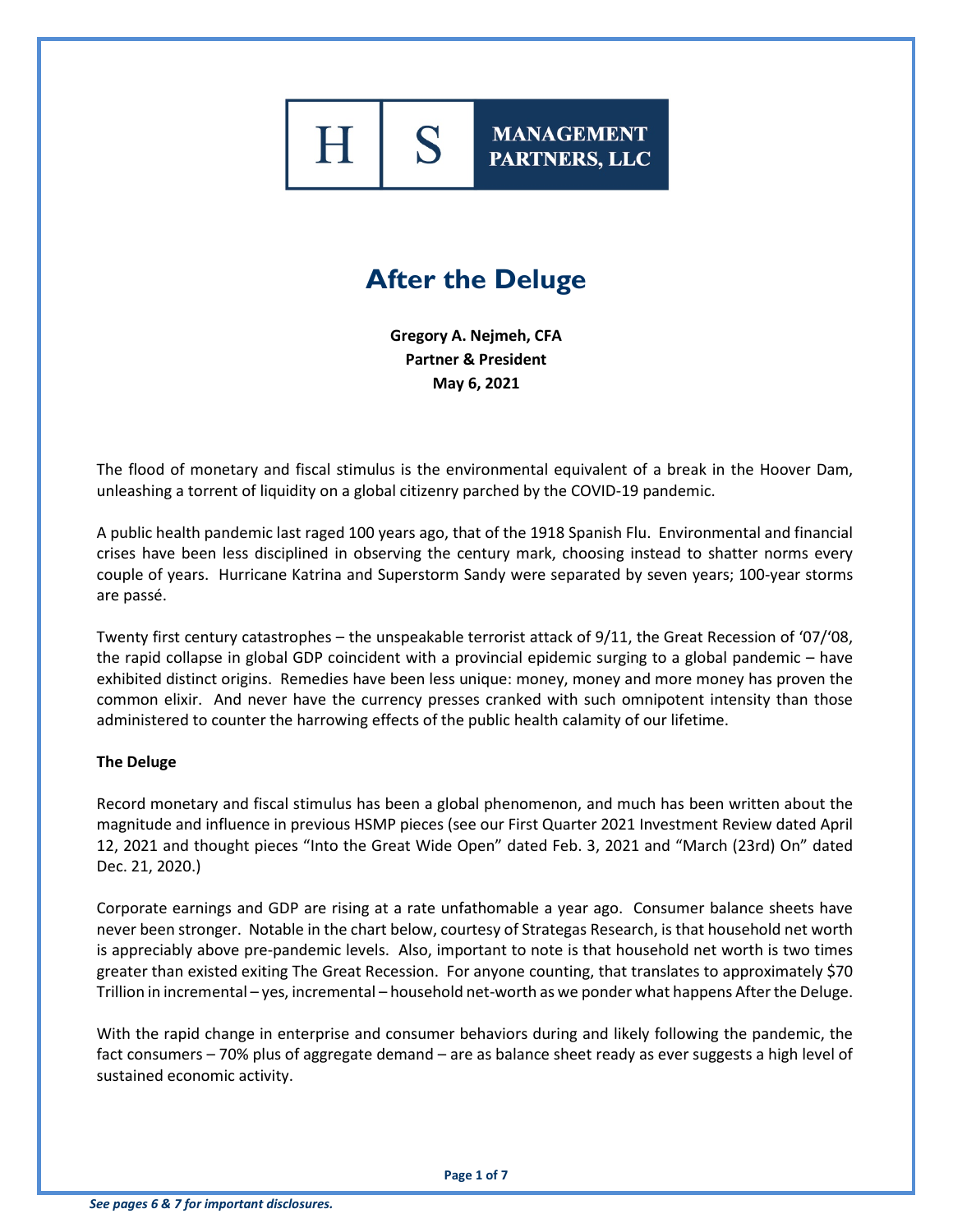

### **Memo to Bonds: The Times They Are a Changin'**

Signs of economic optimism are abundant, and indeed, are provoking sage observers of economic and financial cycles to opine on a potential reset in the outlook for inflation and interest rates.

Warren Buffett recently described the economy as red hot with rising inflation. Ed Hyman of ISI/Evercore recently observed we could experience a trifecta: 3% unemployment, a 3% 10-year Treasury rate (nearly double where the ten-year rests now), and 3% inflation.

Close observers of political and policy circles have described President Biden and Fed Chairman Powell as representing philosophies counter to those of former President Reagan and Fed Chairman Volcker. President Biden cites infrastructure development and social programs of the past as illustrations of the federal government's capabilities to solve issues. Historians will recall Reagan's perspective: "The nine most terrifying words in the English language are: I'm from the Government, and I'm here to help."

Biden's massive infrastructure, climate and education programs are designed with his world view in mind. The manner in which the pandemic vaccine distribution response has been handled by his Administration may draw public support for a larger federal role.

Powell seems less concerned with structural inflation, a mission that Volcker was singularly focused on in the early 1980's. Powell is motivated to secure full employment and sustained economic growth while tolerating, even encouraging, some moderate increase in inflationary gauges. The Chairman seemingly views nascent inflation as a reasonable tradeoff for sustained economic progress that lifts the middle class and lower income households.

The forty-year bull market in bonds started with Reagan and Volcker at the helm. Biden and Powell are employing a different compass.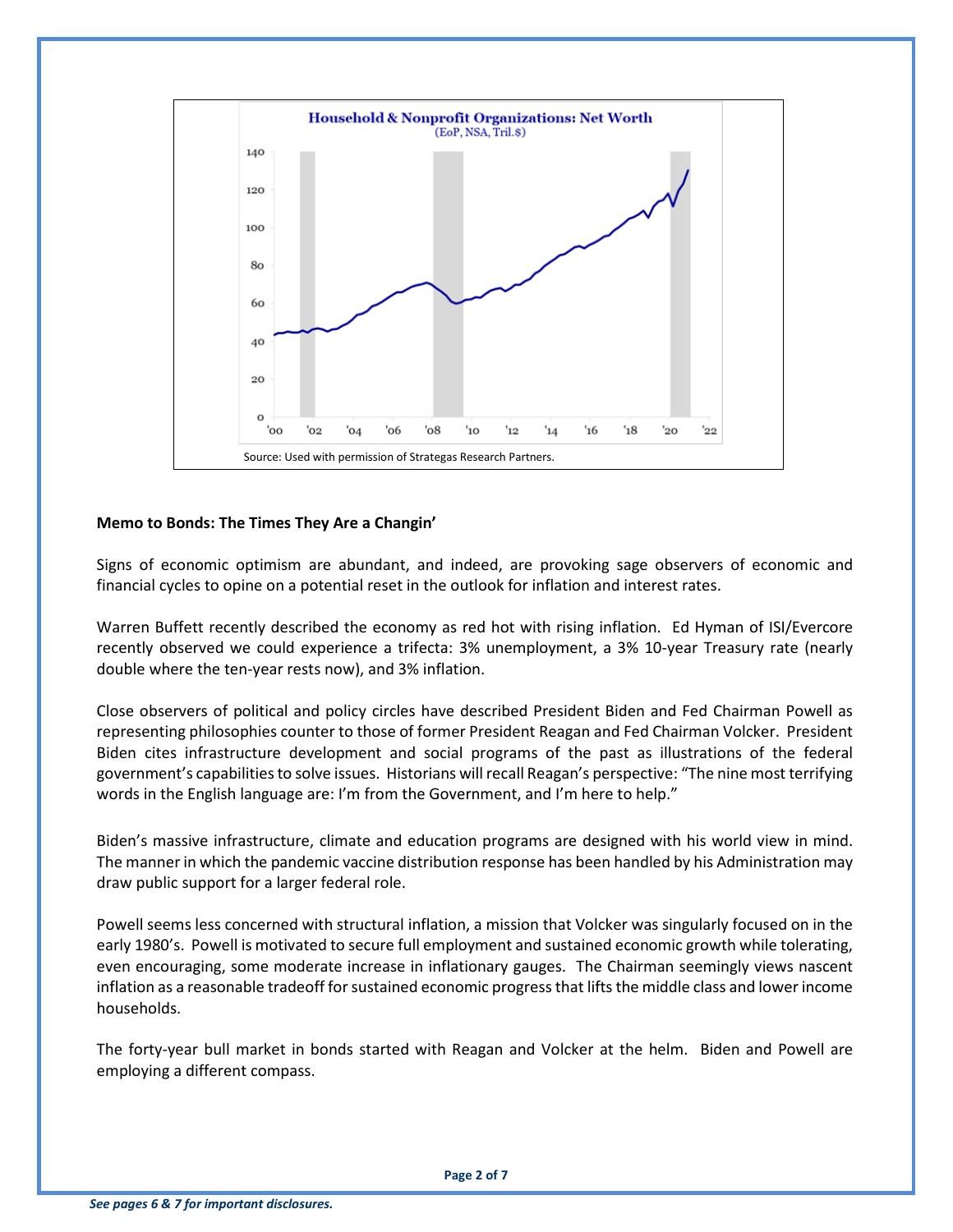

### **After the Deluge**

The investment profession operates under the auspices of a market structure anticipatory by nature. A year ago, financial markets correctly anticipated an economic super cycle, a Biden Presidency, a ferocious Treasury Department and a Federal Reserve response to COVID-19. A year removed, the market's anticipatory behavior proved prescient: government stimulus manifest in unparalleled growth in money supply and currency in circulation; record sums of liquidity, a V shaped recovery in corporate profits; and 1Q GDP annualizing at a rate of 6.4%. The market optimism of a year ago, which seemed at the time premature and even misguided, was validated.

So now, After the Deluge of global stimulus employing every fiscal and monetary tool in the box, what's next? What is Mr. Market telling us now - today – about tomorrow?

Ah, if we only knew...for our role, and that of financial managers of all asset class varieties, is to make investment decisions today with an imperfect gaze around the bend, issuing judgements based on the history that has yet to be written. A bit daunting until you appreciate the exercise is a journey without a destination, a space odyssey with only a launch point. And so, we do what we do, disavowing perfection as a framework for one that provides space for us to do good.

Clairvoyant limitations aside, we at HSMP have consistently applied the same investment principles over the long-term. Michael Lewis, in his latest book "The Premonition," refers to the general ability to make reasoned judgements with imperfect information as Trained Intuition. Trained Intuition describes the approach we take to situations unknown. We believe that together with our framework of identifying quality business models, growing the portfolio earnings and cash flow streams, and being highly attentive to valuation, Trained Intuition adds a dimension that allows us to assess conditions and position client portfolios accordingly.

The consistency of our approach is captured in the charts below. The quantification of one of the qualitative criteria we prize is that of free cash flow conversion. It reflects business models which are inherently capital lite relative to the size and scope of revenues and asset productivity and reduces if not eliminates reliance on capital markets.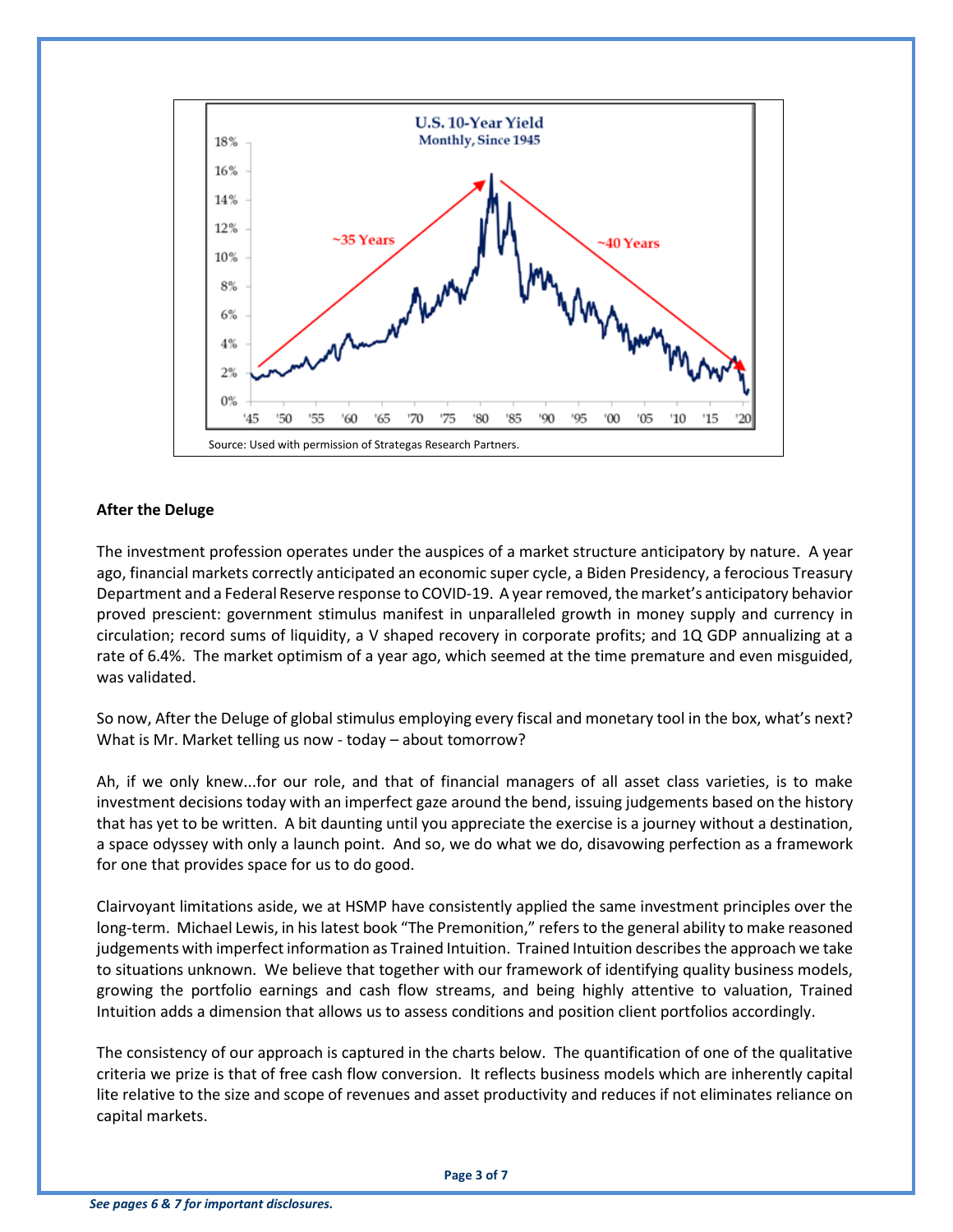



Being financially self-sufficient is a good thing. At no time was that more apparent than during the six-week interval ending 3/23/20, when financial markets seized and the equities of companies in need of external capital to bridge potential gaps in liquidity went free-falling.

We have also consistently emphasized the importance of valuation, attempting to provide a margin of safety as a buoy when market seas swell. Admittedly, the market doesn't always prize the importance of quality and valuation as we do: 2020 was a case in point where liquidity – stimulus checks – promoted a fear of missing out (FOMO) mentality with little regard for quality or valuation.

We are undaunted in our view that valuation matters, and that attaching our client capital to an earnings and cash flow stream (mindful that the sun doesn't shine perennially) is prudent.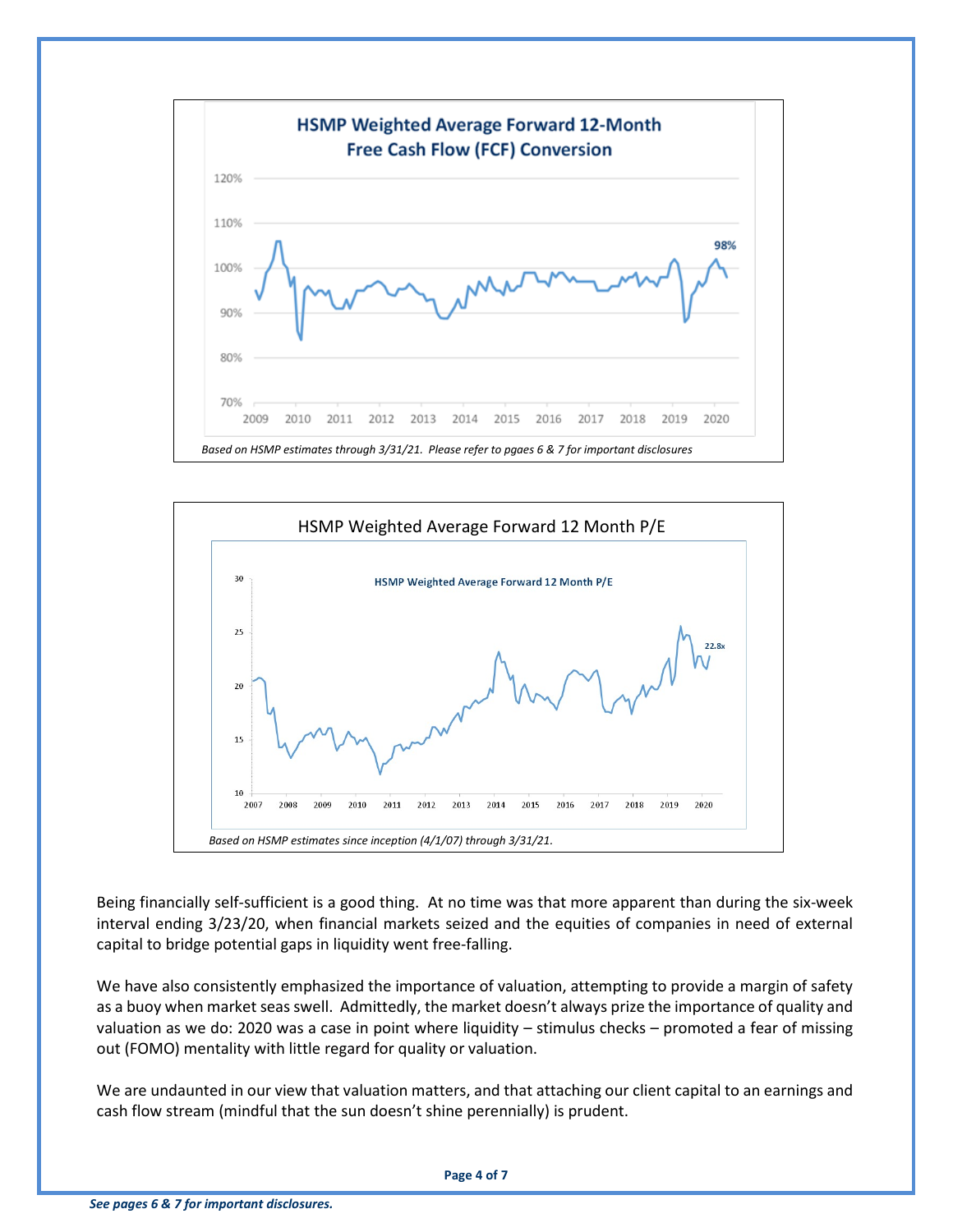The performance table below covers our since-inception Composite performance under a variety of market and economic conditions. We have operated with a consistent philosophy and approach, and that has allowed us to proceed with conviction when positioning client portfolios for the history that has yet to be written.

| Performance as of 3/31/21              |            |        |       |       |            |         |                              |                                            |                                            |
|----------------------------------------|------------|--------|-------|-------|------------|---------|------------------------------|--------------------------------------------|--------------------------------------------|
|                                        | <b>YTD</b> | 1 Year | 2020  | 2019  | 3 Years    | 5 Years | 10 Years                     | <b>Since</b><br><b>Inception</b><br>4/1/07 | <b>Since</b><br><b>Inception</b><br>4/1/07 |
|                                        |            |        |       |       | Annualized |         | <b>Annualized Annualized</b> | <b>Annualized</b>                          | <b>Cumulative</b>                          |
| HSMP Composite (net)                   | 8.3%       | 63.2%  | 13.9% | 37.1% | 19.1%      | 17.2%   | 16.2%                        | 13.0%                                      | 453.1%                                     |
| S&P 500 <sup>®</sup> Index             | 6.2%       | 56.4%  | 18.4% | 31.5% | 16.8%      | 16.3%   | 13.9%                        | 9.9%                                       | 274.5%                                     |
| Russell 1000 <sup>®</sup> Growth Index | 0.9%       | 62.7%  | 38.5% | 36.4% | 22.8%      | 21.1%   | 16.6%                        | 12.8%                                      | 438.0%                                     |

*Note: Performance (net-of-fees) as of 3/31/21. Performance results include the reinvestment of dividends and other earnings. Past performance is not indicative of future results. Please refer to pages 6 & 7 for important disclosures.*

What awaits After the Deluge? While we have many thoughts, as do any number of market seers, time will tell. We do feel confident that, whatever comes next, the philosophy and tools we've employed over many investment journeys will serve clients well, as will our individual and cumulative trained intuition.

Many thanks to all for your continued confidence and trust in HS Management Partners.

A happy and healthy summer season to all.

A special thank you to our front-line workers up and down the line. The competency, compassion and commitment you've demonstrated is an inspiration to all, and our deepest gratitude for all you've done and continue to do in the best interests of the greater good.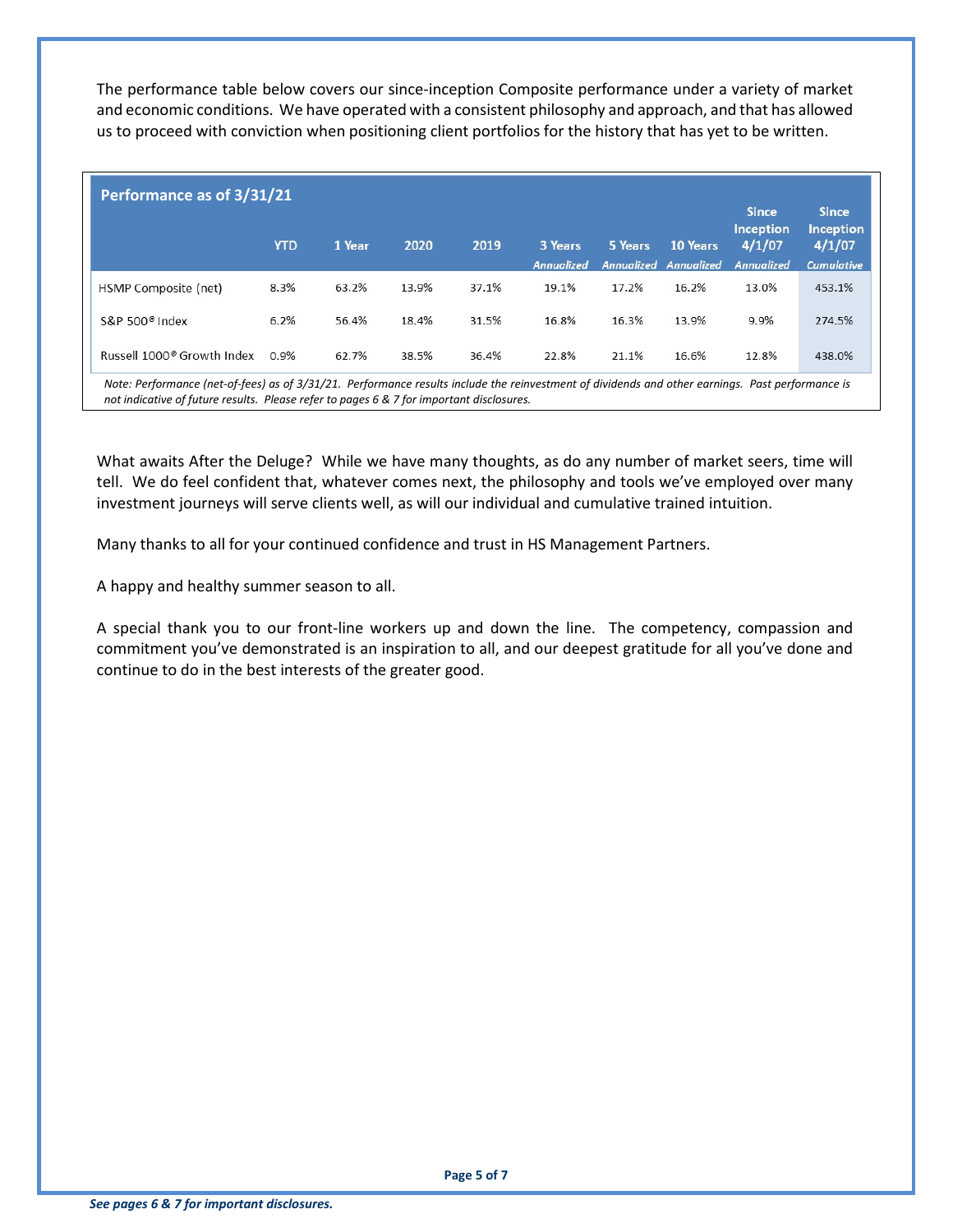## **GIPS Disclosure HS Management Partners, LLC Concentrated Quality Growth Composite GIPS© Report**

|             | <b>Firm</b>                 | <b>Composite</b>    |                              |              |             | <b>Performance Results</b> | <b>3-Year Annualized Std Deviation</b> |                                |           |                      |                        |
|-------------|-----------------------------|---------------------|------------------------------|--------------|-------------|----------------------------|----------------------------------------|--------------------------------|-----------|----------------------|------------------------|
|             |                             | <b>Assets</b>       |                              | Composite    |             |                            | <b>Russell</b>                         | <b>Composite</b>               | Composite |                      | <b>Russell</b>         |
| Year<br>End | <b>Assets</b><br>(millions) | (USD)<br>(millions) | Number of<br><b>Accounts</b> | <b>Gross</b> | <b>Net</b>  | <b>S&amp;P 500®</b>        | $1000^\circ$<br>Growth                 | <b>Dispersion</b><br>(Std Dev) | Gross     | S&P 500 <sup>®</sup> | $1000^\circ$<br>Growth |
| 1Q21        | 3,559                       | 3,425               | 277                          | 8.47%        | 8.29%       | 6.17%                      | 0.94%                                  | .07                            | 19.49     | 18.14                | 19.14                  |
| 2020        | 3,491                       | 3,341               | 284                          | 14.70%       | 13.88%      | 18.40%                     | 38.49%                                 | .14                            | 19.75     | 18.53                | 19.64                  |
| 2019        | 3,566                       | 3,478               | 280                          | 38.12%       | 37.13%      | 31.49%                     | 36.39%                                 | 1.13                           | 11.29     | 11.93                | 13.07                  |
| 2018        | 3,145                       | 2,967               | 259                          | $-4.42%$     | $-5.07%$    | $-4.38%$                   | $-1.51%$                               | .28                            | 10.04     | 10.80                | 12.12                  |
| 2017        | 4,028                       | 3,840               | 236                          | 33.87%       | 33.06%      | 21.83%                     | 30.21%                                 | .46                            | 9.61      | 9.92                 | 10.54                  |
| 2016        | 3.446                       | 3.269               | 199                          | 6.92%        | 6.25%       | 11.96%                     | 7.08%                                  | .10                            | 10.72     | 10.59                | 11.15                  |
| 2015        | 3,143                       | 3,014               | 176                          | 3.94%        | 3.32%       | 1.38%                      | 5.67%                                  | .81                            | 11.03     | 10.48                | 10.70                  |
| 2014        | 3,295                       | 3,193               | 148                          | 13.06%       | 12.39%      | 13.69%                     | 13.05%                                 | .26                            | 9.85      | 8.98                 | 9.59                   |
| 2013        | 2,392                       | 2,298               | 136                          | 31.76%       | 31.04%      | 32.39%                     | 33.48%                                 | .09                            | 12.26     | 11.94                | 12.18                  |
| 2012        | 1,622                       | 1,616               | 94                           | 28.86%       | 28.16%      | 16.00%                     | 15.26%                                 | .15                            | 13.82     | 15.09                | 15.66                  |
| 2011        | 884                         | 880                 | 72                           | 5.55%        | 5.00%       | 2.11%                      | 2.64%                                  | .11                            | 15.81     | 18.70                | 17.76                  |
| 2010        | 531                         | 528                 | 46                           | 17.13%       | 16.44%      | 15.06%                     | 16.71%                                 | .28                            | 19.54     | 21.85                | 22.11                  |
| 2009        | 292                         | 290                 | 32                           | 35.91%       | 35.06%      | 26.46%                     | 37.21%                                 | .33                            |           |                      |                        |
| 2008**      | 172                         | 152                 | 27                           | (34.49%)     | $(34.80\%)$ | $(37.00\%)$                | $(38.44\%)$                            | N.A.                           |           |                      |                        |
| 2007*       |                             | 6                   | 5 or fewer                   | 16.84%       | 16.08%      | 4.83%                      | 10.51%                                 | N.A.                           |           |                      |                        |

\*\* HS Management Partners, LLC charges its fees quarterly in arrears and therefore no significant fees were charged to client accounts in the first quarter of 2008. Had a modeled fee of 0.90% per annum been applied, the net of fee return for the first quarter of 2008 would be (10.82%). N.A. - Information is not statistically meaningful due to an insufficient number of portfolios (5 or fewer) in the Composite for the entire year.

The HS Management Partners Concentrated Quality Growth Composite includes all fully discretionary, actively managed, fee paying accounts which employ our style of investing in 20-25 quality growth businesses. These accounts must have a market value exceeding \$500,000 at the time of initial inclusion in the Composite and have a market value exceeding \$300,000 to maintain inclusion.

Accounts that have contributions/withdrawals of areater than 10% of their market value (at the time of the cash flow) shall be excluded from Composite membership. Accounts that are not actively managed according to the intended strategy are excluded at the end of the last full day in which they last met the inclusion criteria. Accounts are reinstated into the Composite on the first day after the account again meets our inclusion criteria. Prior to April 1, 2009, our inclusion and exclusion criteria were applied on a monthly basis, rather than daily. There are accounts paying zero commission included in the Composite. Additional information regarding the treatment of significant cash flows is available upon request. Also available upon request are policies for valuing investments, calculating performance, and preparing GIPS Reports.

For benchmark purposes, the Composite is compared to the S&P 500° and Russell 1000° Growth indices, however, the Composite may contain securities not represented in either or both indices. The HS Management Partners Concentrated Quality Growth Composite was created January 1, 2008 (the inception date of the Composite was April 1, 2007). Prior to January 1, 2008 the accounts in the Composite were non-fee paying individual accounts managed by Harry Segalas in accordance with HS Management Partners' investment policies, becoming HS Management Partners accounts in December 2007

The Composite Dispersion presented is an asset-weighted standard deviation calculated using gross performance results for accounts included within the Composite for the entire period. In addition, gross performance results are used to calculate the 3-year annualized standard deviation.

HS Management Partners, LLC claims compliance with the Global Investment Performance Standards (GIPS®) and has prepared and presented this report in compliance with the GIPS standards. HS Management Partners, LLC has been independently verified for the period January 1, 2008 through March 31, 2021. A firm that claims compliance with the GIPS standards must establish policies and procedures for complying with all the applicable requirements of the GIPS standards. Verification provides assurance on whether the Firm's policies and procedures related to composite, as well as the raiculation, presentation, and distribution of performance, have been designed in compliance with the GIPS standards and have been implemented on a firm-wide basis. The Concentrated Quality Growth Composite has had a performance examination for the periods January 1, 2008 through March 31, 2021. The verification and performance examination reports are available upon request.

GIPS<sup>®</sup> is a registered trademark of CFA Institute. CFA Institute does not endorse or promote this organization, nor does it warrant the accuracy or quality of the content contained herein

The performance track record from April 1, 2007 through December 31, 2007 has been examined by Ashland Partners & Company, LLP and meets the portability requirements of the GIPS® standards. A copy of their report is available upon request.

HS Management Partners, LLC is an independent SEC registered investment advisor (SEC registration does not imply a certain level of skill or training). The Firm maintains a complete list and description of composites, which is available upon request. Results are based on fully discretionary accounts under management, including those accounts no longer with the Firm. Past performance is not indicative of future results.

The U.S. Dollar is the currency used to express performance. When international ordinary shares or ADRs are held in portfolios in the Composite, performance is shown net of foreign withholding taxes. Returns are presented gross and net of management fees and include the reinvestment of all income. Net of fee performance was calculated using actual management fees. Prior to January 1, 2008, a representative fee of 0.90% annually was applied to the individual accounts in the Composite managed by Harry Segalas. Additional information regarding the policies for calculating and reporting returns is available upon request. Policies governing compliance with the GIPS® Standards were followed in establishing HS Management Partners' performance record and the accounts to be included therein. In that regard, certain individual accounts managed by Harry Segalas were excluded from the Composite because of material differences in the management style of those accounts and HS Management Partners' investment policies. The GIPS® standards were applied retroactively for the purposes of computing 2007 performance, and are being applied prospectively in a consistent manner.

Investment advisory fees are charged as a percentage of on an account's assets under management. The annual fee schedule for accounts that are at least \$10 million under management is as follows: 0.90% on first \$25 million, 0.70% on next \$25 million and 0.50% on the balance. Accounts below \$10 million pay the greater of 1% or \$10,000. Actual investment advisory fees may deviate from the above fee schedule at the Firm's sole discretion. Please refer to our Form ADV for more information related to our fees.

**Page 6 of 7**